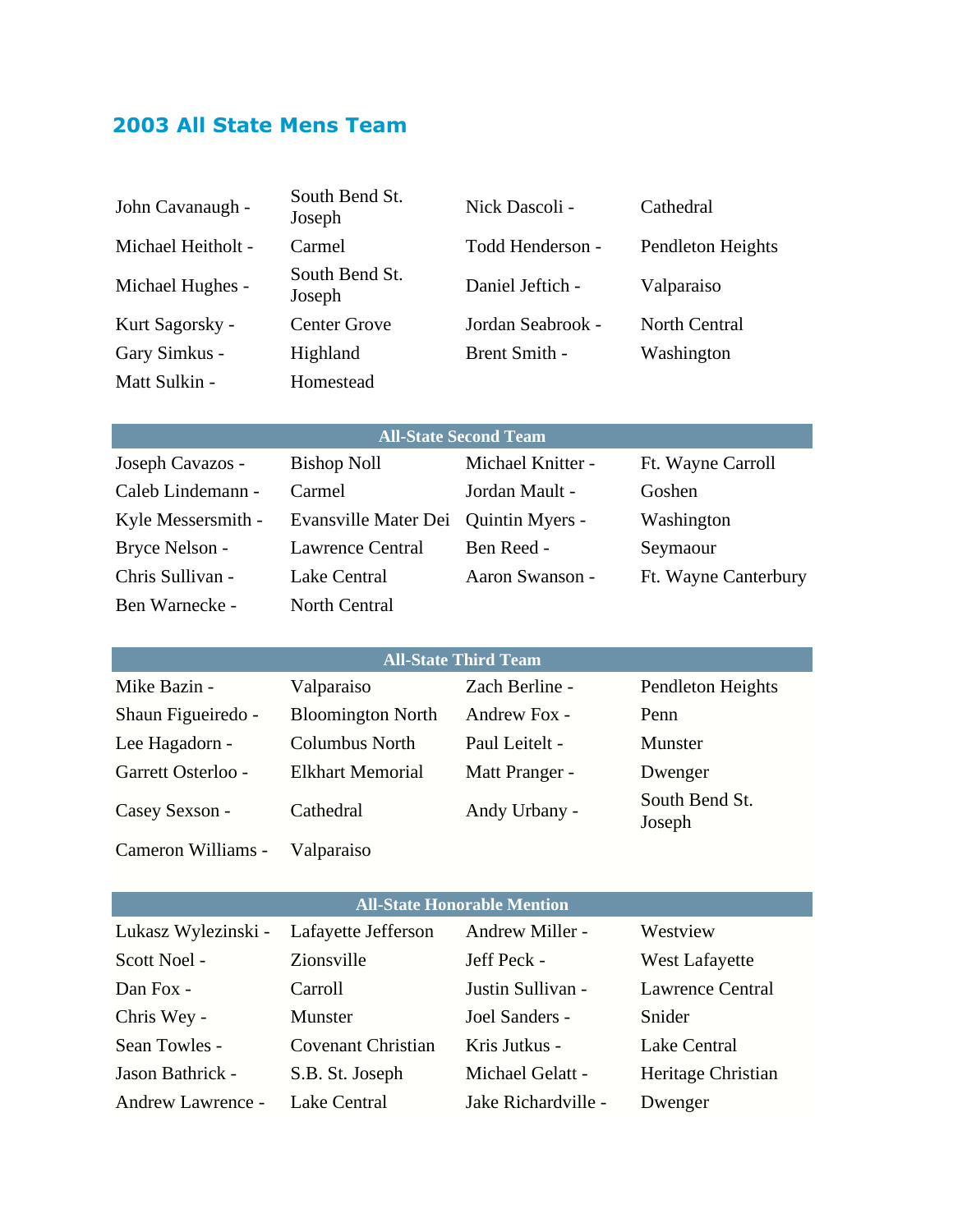Justin Smith - Washington

Kyle Rossetter - Speedway Charlie Traficante - Pendleton Heights Evan Stoll - Washington David Kaeuper - Richmond Dan Tresslar - Bloomington South Corbin Fowler - South Dearborn Matt Karaffa - New Albany Salvatore Greco - South Dearborn Mitch Green - Castle Steve Carroll - Mount Vernon

## **2003 Player of the Year John Cavanaugh - South Bend St. Joseph**

**2003 Coach of the Year LeRoy Krempec, South Bend St. Joseph**

## **2003 ISCA Women's All-State**

### **1st Team**

Sherri Levak **Portage** Melissa Zimmerman Bishop Dwenger Stevie Dunning Carmel Jill Sarbaugh Brownsburg Molly Kruger Carmel Suzie Teixeira Morth Central Kiley Harris Noblesville LaKeshia Malone Evansville Reitz Annalise Larkin Carmel

# Susan Pinnick South Bend Saint Joseph Katy Stewart Bloomington South

# **2nd Team**

Blair Jones Bishop Dwenger Amanda Ward **Andrean** Angie Pilat Lake Central Angie Heyer Homestead Caitlyn Hiler Madams Jordan O'Banion Carmel Sara Jordan North Central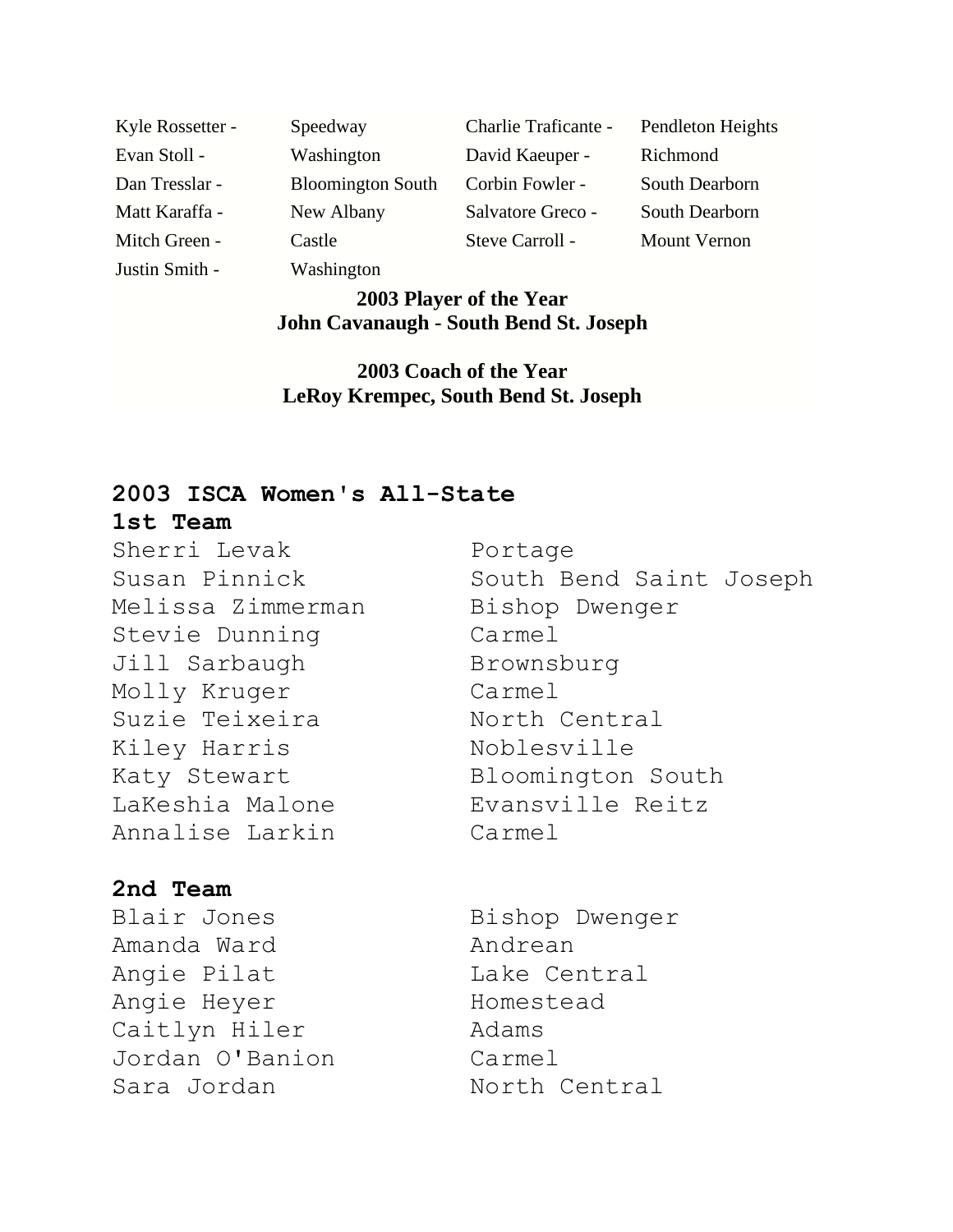Katie Bohard Morth Central Crystal Wright Carmel Amanda Craig Center Grove

# **3rd Team**

Meagan Homolla Portage Ashley Morgan Valpo Annie Aiello Penn Amber Cress Zionsville Lauren Cheney Ben Davis Christy Riggle Zionsville Julie Welch North Central Claire Macyauski<br>
Batesville Katelyn Smith Castle

## **Honorable Mention**

Molly Callon Cathedral Kate Mills **Pike** Katie Nierman Lawrence North Lauren Sommer Cathedral Kerry Inglis FW Snider Ashley Lukes Western Laura Leffers Bishop Dwenger Brooke Parrish Homestead Megan Flynn Mishawaka Marian Erica Lopez **Portage** Alison Dunlop Lake Central Mary Galouzis Crown Point Lauren Holst Valpo April Anderson Valpo Rachel Valenzuela Bast Central

Stephanie Lynch Evansville North

Christina Sweeney South Bend Saint Joseph Katie Grossman Evansville Memorial

Jamie Stout Mamilton Southeastern